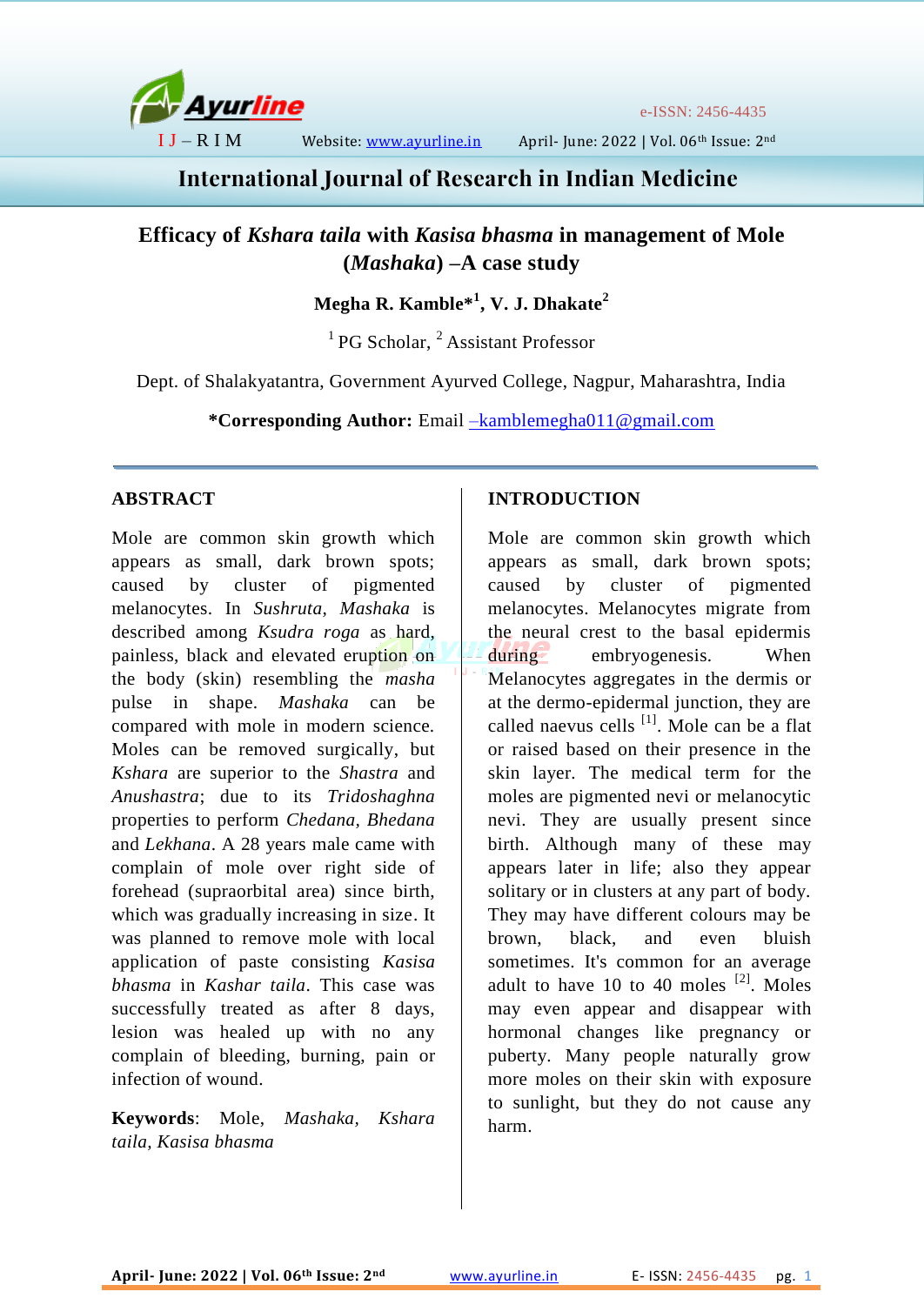In *Sushruta, Mashaka* is described among *Ksudra roga* as hard, painless, black and elevated eruption on the body (skin) resembling the *masha* pulse in shape, caused by the aggravation of *vayu*. [3] Similarly, according to *Vagbhata;* black, painless, sprouts on the skin, resembling *tila* (sesame seed) are known as *Tilakalaka* and those which are elevated are known as *Mashaka*. [4]

*Mashaka* can be compared with mole in modern science. Moles can be removed surgically as fairly a minor procedures. Fading or lightening creams, bleaches, freezing, or other chemicals usually do not play any role in treating moles. Moles and skin tags can easily be removed with the laser treatment also.<sup>[5]</sup>

Here a case of 28 years old male patient came complaining of a blackish brown coloured growth present over right side of his forehead (supraorbital region) since birth which gradually increases in size. As he was concern due to aesthetic issue, so removal of mole was planned. In contemporary medicine, various treatments of this condition are available but no promising management is updated till date. Keeping this in mind the patient was advised to undergo removal of mole with local application of paste; which is mixture of *Kshara taila* and *Kasisa bhasma*.

#### **A CASE REPORTS**

A 28 years male came with complain of mass over right side of forehead (supraorbital area) since birth .It was gradually increasing in size.

There was no history of swelling, fever, pain; with no any aggravating factors. Patient was not having history of diabetes, hypertensive or any chronic disease. There was no family history of carcinoma.

On local examination mass was non tender, soft in consistency, immovable, Sessile, irregular margin, was of about 1 cm in size and brown in colour.

On the basis of clinical examination it was diagnosed as *Mashaka* (mole).

#### **MATERIAL AND METHODS**

*Kshara taila, Kasisa bhasma* 

#### **INVESTIGATIONS**

Routine investigations Hb %, TLC, DLC, ESR, RBS, HIV, HBsAg, Urine– Routine/Microscopic were done. All investigations were within normal limits.

#### **TREATMENT PLAN**

The treatment regimen was planned to remove elevated mole by local application of paste made by mixture of *Kshara Taila* with *Kasisa bhasma.*

### **PROCEDURE**

Patient was educated about the whole procedure and his written informed consent was taken. Tetanus toxoid prophylaxis was given.

The paste was prepared by mixing *Kasisa bhasma* in *Kshara taila* till the consistency that it would be applied on the mole like a cream.

Patient was advised to apply this paste only upon area of mole, twice a day for 30 minutes and then wash it with water.

#### **RESULT**

Significant improvement was observed in treatment of elevated Mole. After 8 days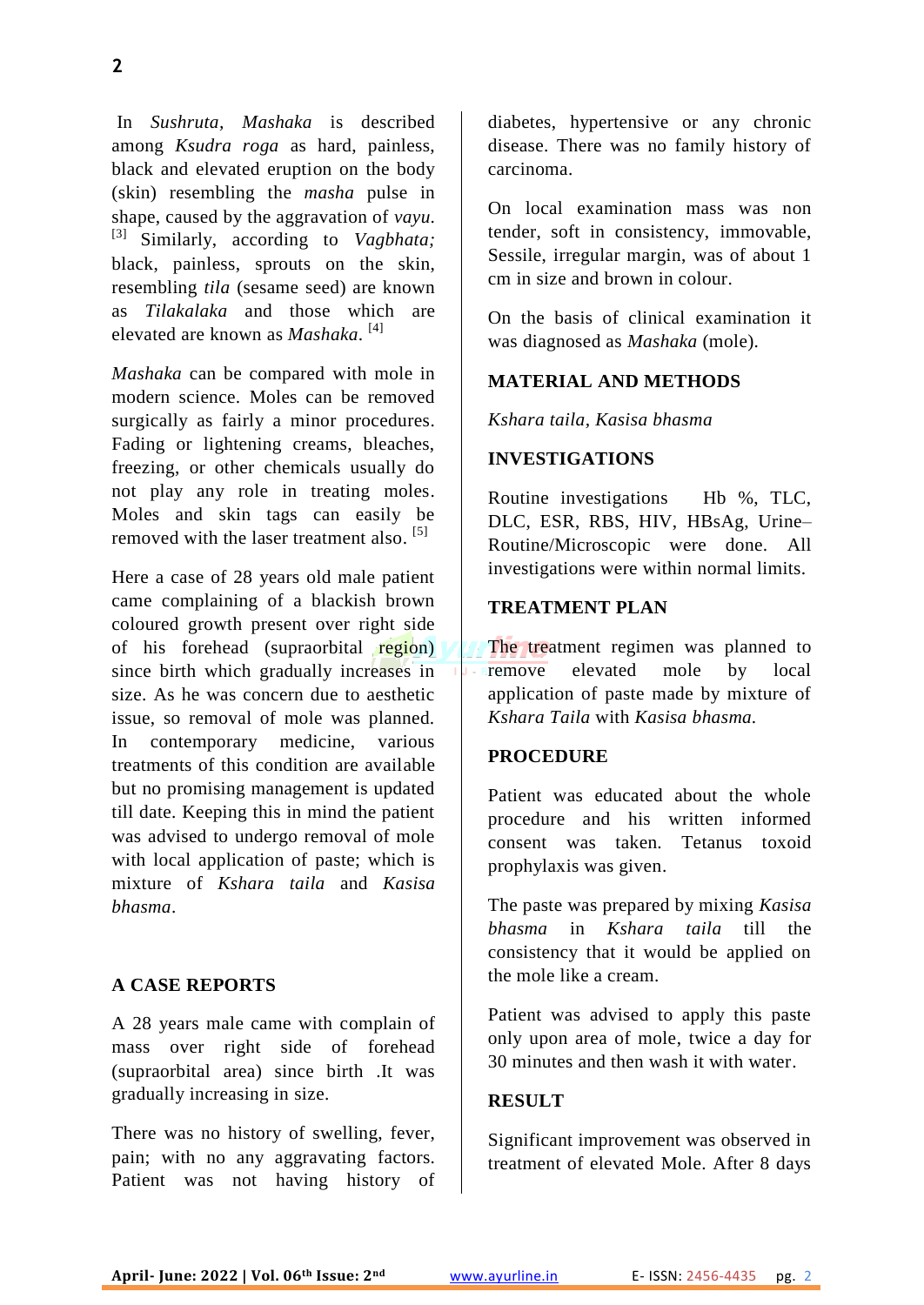lesion was healed up with no any complain of bleeding, burning, pain or infection of wound. No any side effect or complication was observed during and after treatment.

#### **DISCUSSION**

*Kshara* is an alkaline Ayurvedic preparation useful as the substitute of surgical instruments. It is milder procedure than surgery. It is the superior most among the sharp and subsidiary instrument because it can perform activities like excision, incision and scraping.

*Kshara taila* has property to coagulate protein, also have sclerosing effect which ceases oozing of blood. Hence there was no chance of bleeding during and after *Kshara taila* application. The chance of infection is least due to the sustained action of the anti-microbial property of *Kshara*. It also acts as a fibrolytic agent which inhibits the growth of bacteria.<sup>[6]</sup>

*Kasisa* is considered as Ferrous sulphate (chemical formula:  $FeSO<sub>4</sub>$ ,  $7H<sub>2</sub>O$ ), also known by other names as Iron sulphate, Green Vitriol and Iron Vitriol. It has the

action of *Sankochaka* (astringent), *Shvitraghna* (anti-vitiligo), *Vatamayahara* (pacify *Vata* disorders), *Krimighna* (deworming agent /antibacterial), *Kusthaghna* (cures skin disorders), *Ashmarighna* (removes calculi), *Savarnakara* (promotes complexion), *Vranaghna* (wound healer).<sup>[7]</sup>

It do not need local anaesthesia, even no *Pathya-Apathya, Ahara-Vihar*, no regular follow up were needed. Complications are negligible.

#### **CONCLUSION:**

With this case it can be concluded that, this treatment is effective procedure which was a conducive, day care procedure, which could be done by patient himself and is very cost effective. It can be developed for cosmetic purposes also. Study on large sample size is needed to establish the effect of *Kshara taila* with *Kasisa bhasma* in elevated mole. Compilation of case reports and comparative clinical studies are needed to standardize the treatment protocol and catalogue outcome measures.